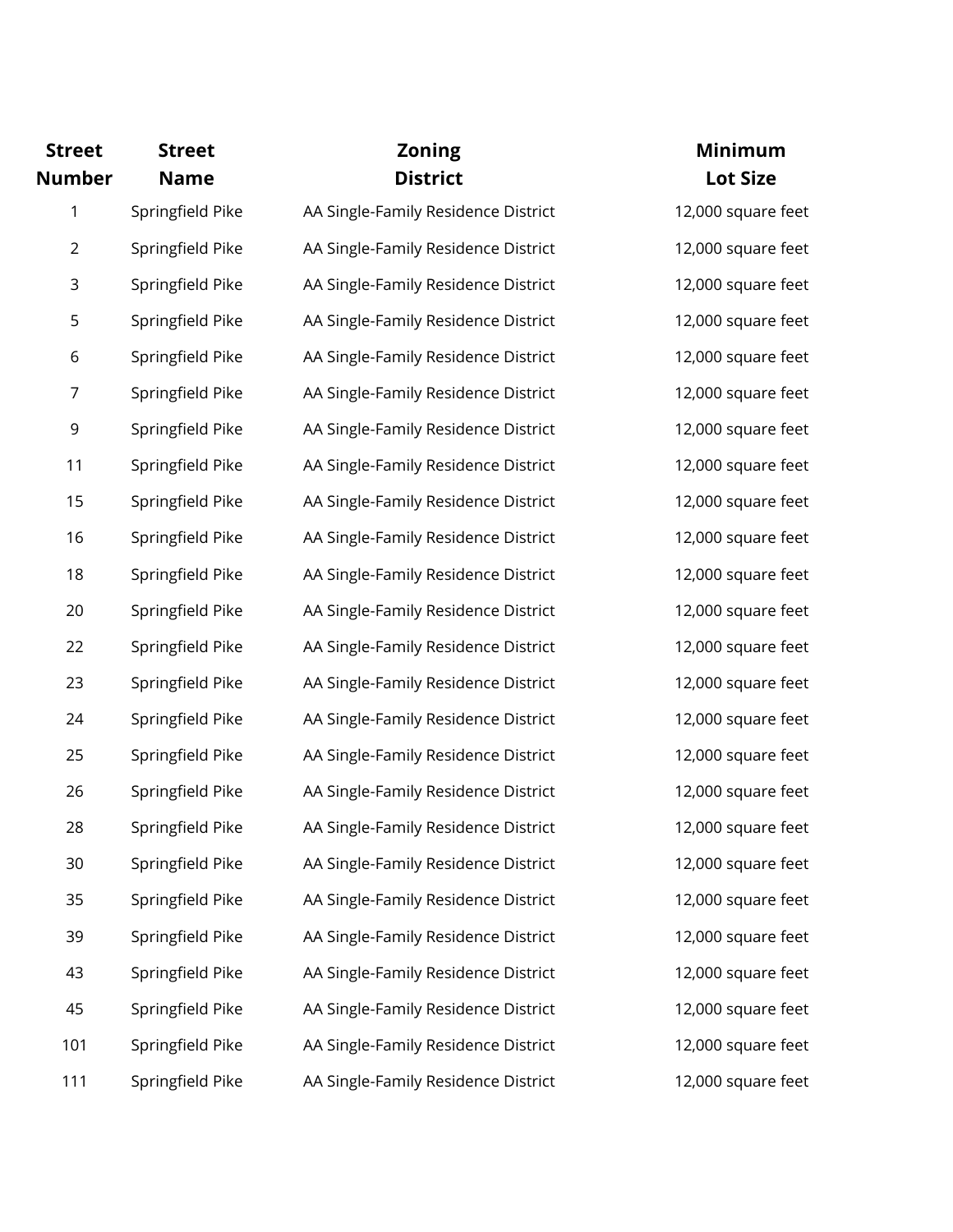| 118     | Springfield Pike | AA Single-Family Residence District  | 12,000 square feet |
|---------|------------------|--------------------------------------|--------------------|
| 120     | Springfield Pike | AA Single-Family Residence District  | 12,000 square feet |
| 122     | Springfield Pike | AA Single-Family Residence District  | 12,000 square feet |
| 123     | Springfield Pike | AA Single-Family Residence District  | 12,000 square feet |
| 125     | Springfield Pike | AAA Single-Family Residence District | 20,000 square feet |
| $126*$  | Springfield Pike | AA Single-Family Residence District  | 12,000 square feet |
| $128*$  | Springfield Pike | AA Single-Family Residence District  | 12,000 square feet |
| 129**   | Springfield Pike | AA Single-Family Residence District  | 12,000 square feet |
| $130*$  | Springfield Pike | AA Single-Family Residence District  | 12,000 square feet |
| 135     | Springfield Pike | AAA Single-Family Residence District | 20,000 square feet |
| 137     | Springfield Pike | AAA Single-Family Residence District | 20,000 square feet |
| 141     | Springfield Pike | AAA Single-Family Residence District | 20,000 square feet |
| 145     | Springfield Pike | AAA Single-Family Residence District | 20,000 square feet |
| $210*$  | Springfield Pike | AAA Single-Family Residence District | 20,000 square feet |
| $214*$  | Springfield Pike | AAA Single-Family Residence District | 20,000 square feet |
| $217**$ | Springfield Pike | AAA Single-Family Residence District | 20,000 square feet |
| $218*$  | Springfield Pike | AAA Single-Family Residence District | 20,000 square feet |
| 229     | Springfield Pike | AAA Single-Family Residence District | 20,000 square feet |
| 231     | Springfield Pike | AAA Single-Family Residence District | 20,000 square feet |
| 241     | Springfield Pike | AA Single-Family Residence District  | 12,000 square feet |
| 245     | Springfield Pike | AA Single-Family Residence District  | 12,000 square feet |
| $300*$  | Springfield Pike | AA Single-Family Residence District  | 12,000 square feet |
| 319     | Springfield Pike | AAA Single-Family Residence District | 20,000 square feet |
| 320*    | Springfield Pike | AA Single-Family Residence District  | 12,000 square feet |
| $322*$  | Springfield Pike | AA Single-Family Residence District  | 12,000 square feet |
| 328*    | Springfield Pike | AA Single-Family Residence District  | 12,000 square feet |
| 333**   | Springfield Pike | AAA Single-Family Residence District | 20,000 square feet |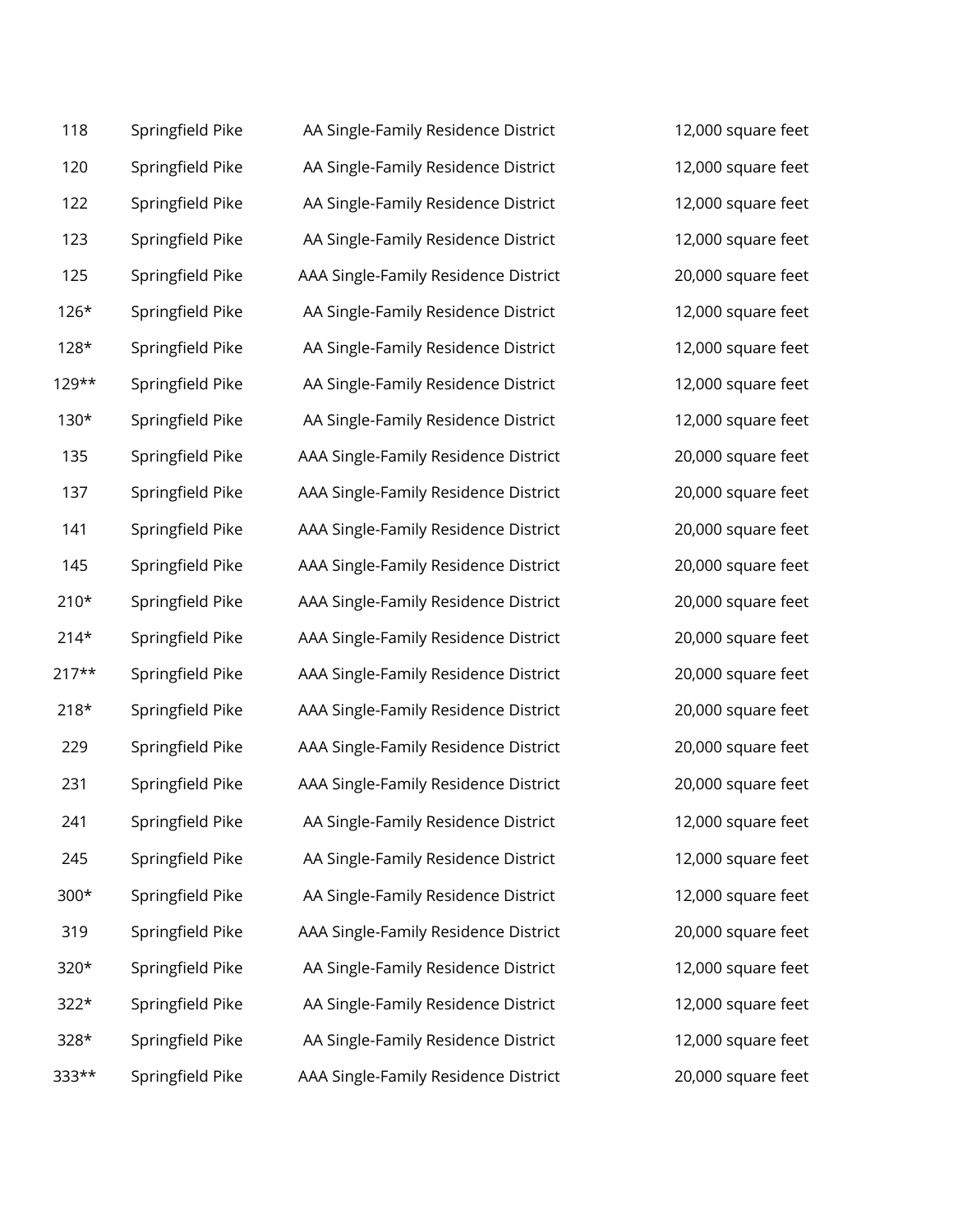| $342*$ | Springfield Pike | AAA Single-Family Residence District                              | 20,000 square feet                                                                                                     |
|--------|------------------|-------------------------------------------------------------------|------------------------------------------------------------------------------------------------------------------------|
| 355    | Springfield Pike | AAA Single-Family Residence District                              | 20,000 square feet                                                                                                     |
| 404*   | Springfield Pike | C-3, 4 Family Residence Plus Office Use District                  | 6,000 square feet/1 family<br>5,000 sq. ft./unit, 2 family or >                                                        |
| 411**  | Springfield Pike | AAA Single-Family Residence District                              | 20,000 square feet                                                                                                     |
| 420*   | Springfield Pike | C-3, 4 Family Residence Plus Office Use District                  | 6,000 square feet/1 family<br>5,000 sq. ft./unit, 2 family or >                                                        |
| 428*   |                  | Springfield Pike C-3, 4 Family Residence Plus Office Use District | 6,000 square feet/1 family<br>5,000 sq. ft./unit, 2 family or >                                                        |
| 432*   | Springfield Pike | <b>E Commercial District</b>                                      | Residential use: 6,000 sq. ft./1 family<br>5,000 sq. ft./unit, 2 family or >.<br>Non-residential use: see Zoning Code. |
| 434    | Springfield Pike | <b>E Commercial District</b>                                      | Residential use: 6,000 sq. ft./1 family<br>5,000 sq. ft./unit, 2 family or >.<br>Non-residential use: see Zoning Code. |
| 436    | Springfield Pike | <b>E Commercial District</b>                                      | Residential use: 6,000 sq. ft./1 family<br>5,000 sq. ft./unit, 2 family or >.<br>Non-residential use: see Zoning Code. |
| 437    | Springfield Pike | AAA Single-Family Residence District                              | 20,000 square feet                                                                                                     |
| 441    | Springfield Pike | AAA Single-Family Residence District                              | 20,000 square feet                                                                                                     |
| 494    | Springfield Pike | AAA Single-Family Residence District                              | 20,000 square feet                                                                                                     |
| $500*$ | Springfield Pike | AAA Single-Family Residence District                              | 20,000 square feet                                                                                                     |
| 507**  | Springfield Pike | AAA Single-Family Residence District                              | 20,000 square feet                                                                                                     |
| $510*$ | Springfield Pike | AAA Single-Family Residence District                              | 20,000 square feet                                                                                                     |
| 515    | Springfield Pike | AAA Single-Family Residence District                              | 20,000 square feet                                                                                                     |
| 609    |                  | Springfield Pike C-3, 4 Family Residence Plus Office Use District | 6,000 square feet/1 family<br>5,000 sq. ft./unit, 2 family or >                                                        |
| $612*$ | Springfield Pike | AAA Single-Family Residence District                              | 20,000 square feet                                                                                                     |
| 615    | Springfield Pike | C-1, 4 Family Residence District                                  | 6,000 square feet/1 family<br>5,000 sq. ft./unit, 2 family or >                                                        |
| 620*   | Springfield Pike | AAA Single-Family Residence District                              | 20,000 square feet                                                                                                     |
| 621    | Springfield Pike | AAA Single-Family Residence District                              | 20,000 square feet                                                                                                     |
| 701    | Springfield Pike | AAA Single-Family Residence District                              | 20,000 square feet                                                                                                     |
| 710*   | Springfield Pike | A Single-Family Residence District                                | 7,500 square feet                                                                                                      |
|        |                  |                                                                   |                                                                                                                        |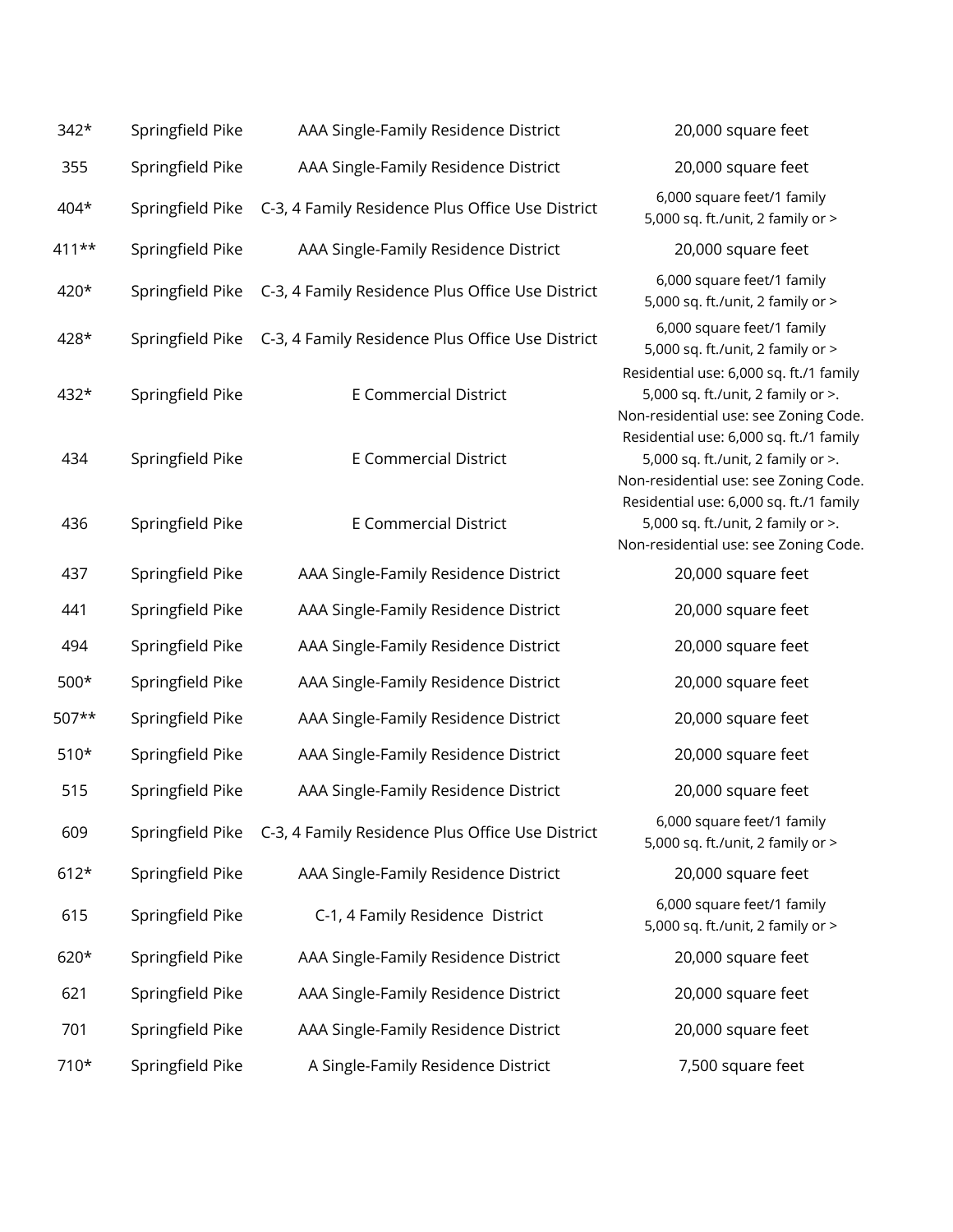| $714*$ | Springfield Pike | A Single-Family Residence District   |
|--------|------------------|--------------------------------------|
| 718    | Springfield Pike | A Single-Family Residence District   |
| 724    | Springfield Pike | A Single-Family Residence District   |
| 728    | Springfield Pike | A Single-Family Residence District   |
| 732    | Springfield Pike | A Single-Family Residence District   |
| 735    | Springfield Pike | AAA Single-Family Residence District |
| 736    | Springfield Pike | A Single-Family Residence District   |
| 740    | Springfield Pike | AA Single-Family Residence District  |
| 744    | Springfield Pike | AA Single-Family Residence District  |
| 745    | Springfield Pike | AAA Single-Family Residence District |
| 751    | Springfield Pike | AAA Single-Family Residence District |
| 758    | Springfield Pike | AA Single-Family Residence District  |
| 900    | Springfield Pike | A Single-Family Residence District   |
| 905    | Springfield Pike | AAA Single-Family Residence District |
| 910    | Springfield Pike | A Single-Family Residence District   |
| 911    | Springfield Pike | AAA Single-Family Residence District |
| 912    | Springfield Pike | A Single-Family Residence District   |
| 916    | Springfield Pike | A Single-Family Residence District   |
| 917    | Springfield Pike | AAA Single-Family Residence District |
| 918    | Springfield Pike | A Single-Family Residence District   |
| 922    | Springfield Pike | A Single-Family Residence District   |
| 927    | Springfield Pike | AAA Single-Family Residence District |
| 1000   | Springfield Pike | A Single-Family Residence District   |
| 1004   | Springfield Pike | A Single-Family Residence District   |
| 1008   | Springfield Pike | A Single-Family Residence District   |
| 1012   | Springfield Pike | A Single-Family Residence District   |
| 1016   | Springfield Pike | A Single-Family Residence District   |

7,500 square feet 7,500 square feet 7,500 square feet 7,500 square feet 7,500 square feet 20,000 square feet 7,500 square feet 12,000 square feet 12,000 square feet 20,000 square feet 20,000 square feet 12,000 square feet 7,500 square feet 20,000 square feet 7,500 square feet 20,000 square feet 7,500 square feet 7,500 square feet 20,000 square feet 7,500 square feet 7,500 square feet 20,000 square feet 7,500 square feet 7,500 square feet 7,500 square feet 7,500 square feet 7,500 square feet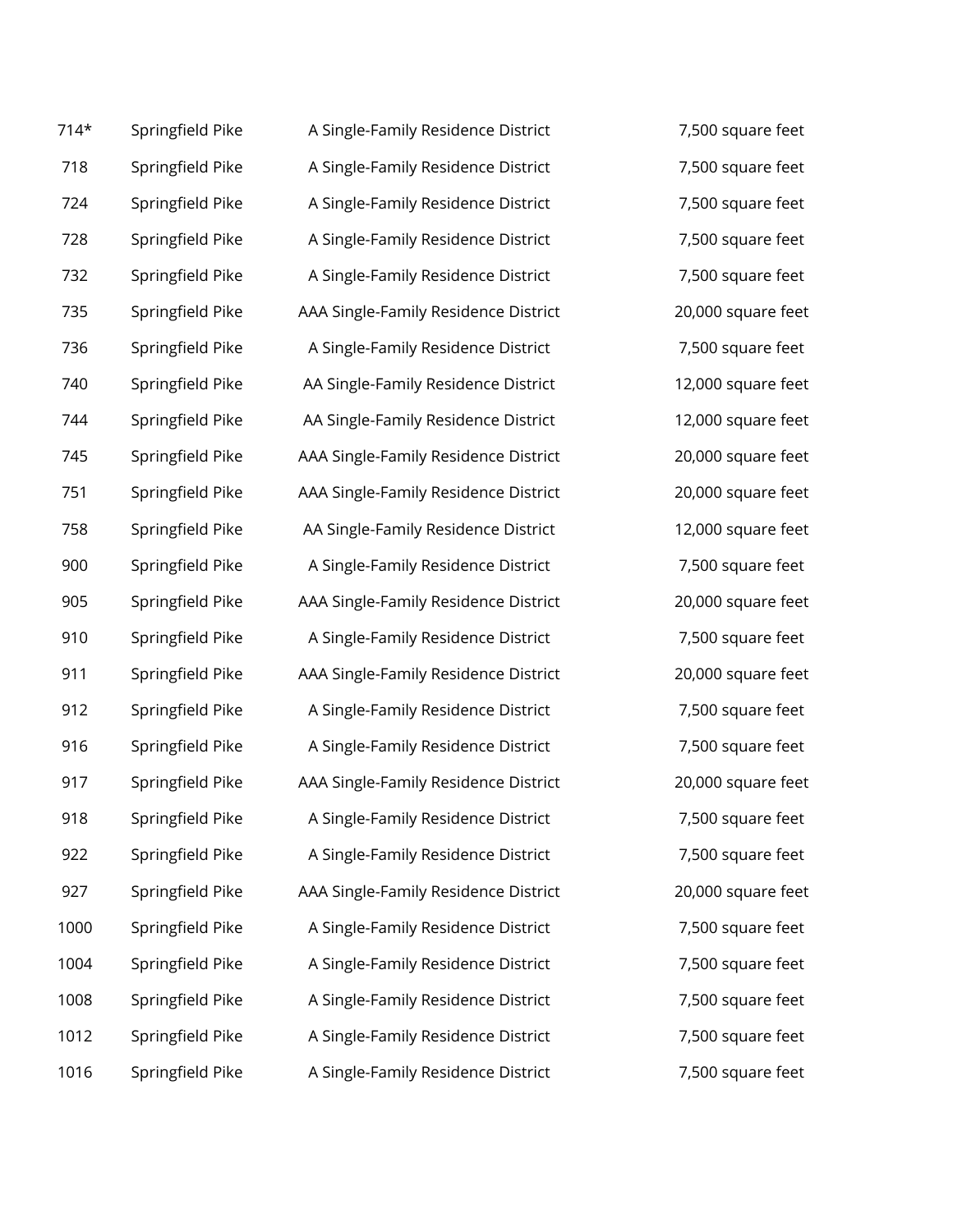| 1018 | Springfield Pike | A Single-Family Residence District                                | 7,500 square feet                                                                                                      |
|------|------------------|-------------------------------------------------------------------|------------------------------------------------------------------------------------------------------------------------|
| 1025 | Springfield Pike | AAA Single-Family Residence District                              | 20,000 square feet                                                                                                     |
| 1030 | Springfield Pike | A Single-Family Residence District                                | 7,500 square feet                                                                                                      |
| 1032 | Springfield Pike | A Single-Family Residence District                                | 7,500 square feet                                                                                                      |
| 1052 | Springfield Pike | AAA Single-Family Residence District                              | 20,000 square feet                                                                                                     |
| 1056 | Springfield Pike | C-1, 4 Family Residence District                                  | 6,000 square feet/1 family<br>5,000 sq. ft./unit, 2 family or >                                                        |
| 1060 | Springfield Pike | C-1, 4 Family Residence District                                  | 6,000 square feet/1 family<br>5,000 sq. ft./unit, 2 family or >                                                        |
| 1100 | Springfield Pike | C-1, 4 Family Residence District                                  | 6,000 square feet/1 family<br>5,000 sq. ft./unit, 2 family or >                                                        |
| 1109 | Springfield Pike | AA Single-Family Residence District                               | 12,000 square feet                                                                                                     |
| 1110 | Springfield Pike | C-2, Planned Multi-Family Residence District                      | 6,000 square feet/1 family<br>5,000 sq. ft./unit, 2 family or >                                                        |
| 1111 | Springfield Pike | AA Single-Family Residence District                               | 12,000 square feet                                                                                                     |
| 1114 | Springfield Pike | C-1, 4 Family Residence District                                  | 6,000 square feet/1 family<br>5,000 sq. ft./unit, 2 family or >                                                        |
| 1116 | Springfield Pike | C-1, 4 Family Residence District                                  | 6,000 square feet/1 family<br>5,000 sq. ft./unit, 2 family or >                                                        |
| 1200 | Springfield Pike | C-1, 4 Family Residence District                                  | 6,000 square feet/1 family<br>5,000 sq. ft./unit, 2 family or >                                                        |
| 1206 | Springfield Pike | <b>E Commercial District</b>                                      | Residential use: 6,000 sq. it./ Flamily<br>5,000 sq. ft./unit, 2 family or >.<br>Non-recidential user cee Zoning Code  |
| 1207 |                  | Springfield Pike C-3, 4 Family Residence Plus Office Use District | 6,000 square feet/1 family<br>5,000 sq. ft./unit, 2 family or >                                                        |
| 1208 | Springfield Pike | <b>E Commercial District</b>                                      | Residential use: 6,000 sq. ft./1 family<br>5,000 sq. ft./unit, 2 family or >.<br>Non-residential use: see Zoning Code. |
| 1212 | Springfield Pike | <b>E</b> Commercial District                                      | Residential use: 6,000 sq. ft./1 family<br>5,000 sq. ft./unit, 2 family or >.<br>Non-residential use: see Zoning Code. |
| 1217 | Springfield Pike | <b>E</b> Commercial District                                      | Residential use: 6,000 sq. ft./1 family<br>5,000 sq. ft./unit, 2 family or >.<br>Non-residential use: see Zoning Code. |
| 1227 | Springfield Pike | C-1, 4 Family Residence District                                  | 6,000 square feet/1 family<br>5,000 sq. ft./unit, 2 family or >                                                        |
| 1229 | Springfield Pike | C-1, 4 Family Residence District                                  | 6,000 square feet/1 family<br>5,000 sq. ft./unit, 2 family or >                                                        |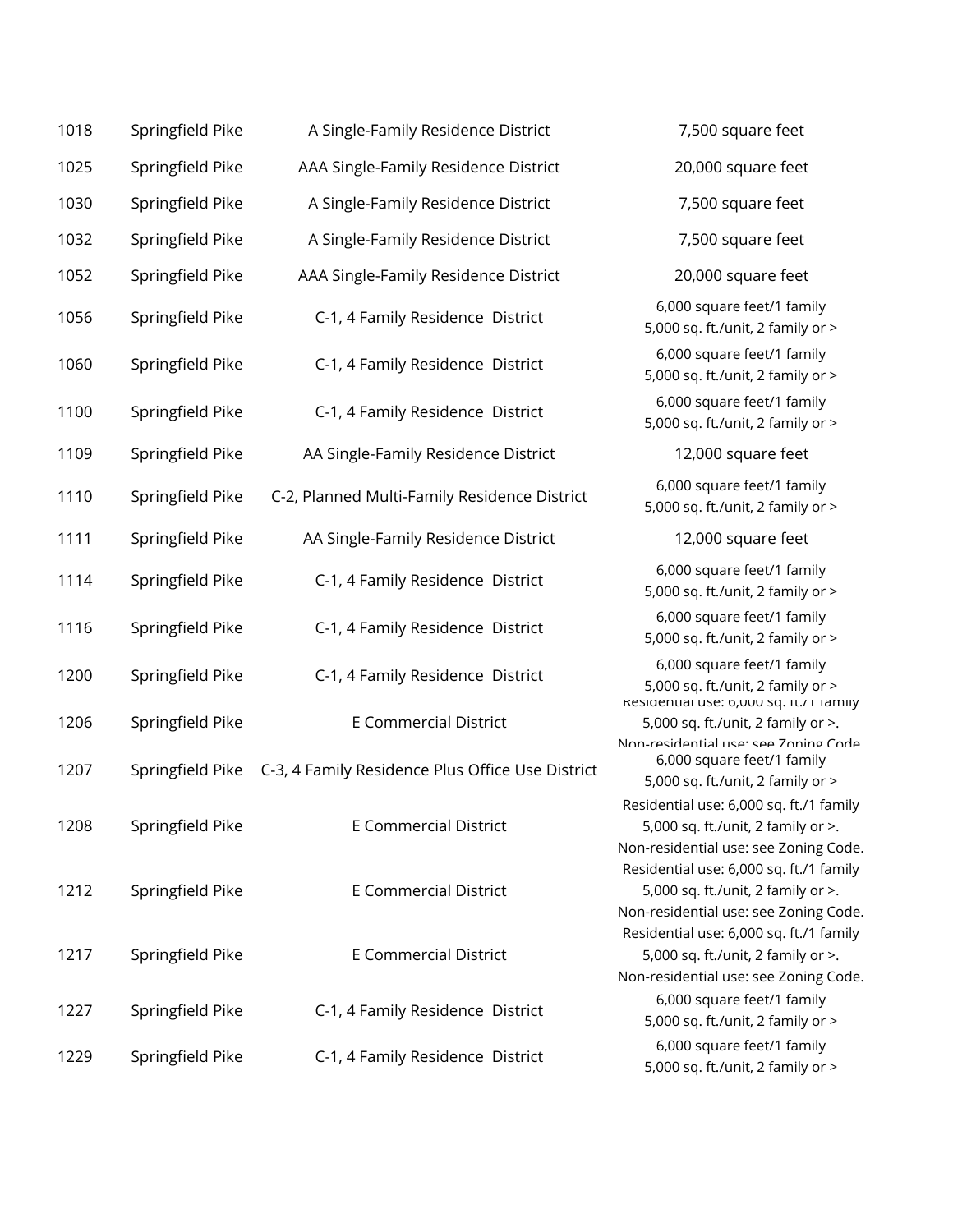| 1230 |                  | Springfield Pike C-3, 4 Family Residence Plus Office Use District |
|------|------------------|-------------------------------------------------------------------|
| 1235 | Springfield Pike | C-1, 4 Family Residence District                                  |
| 1239 | Springfield Pike | C-1, 4 Family Residence District                                  |
| 1248 | Springfield Pike | C-3, 4 Family Residence Plus Office Use District                  |
| 1250 | Springfield Pike | C-3, 4 Family Residence Plus Office Use District                  |
| 1305 | Springfield Pike | A Single-Family Residence District                                |
| 1325 | Springfield Pike | A Single-Family Residence District                                |
| 1405 | Springfield Pike | C-1, 4 Family Residence District                                  |
| 1409 | Springfield Pike | C-1, 4 Family Residence District                                  |
| 1410 | Springfield Pike | C-2, Planned Multi-Family Residence District                      |
| 1414 | Springfield Pike | C-1, 4 Family Residence District                                  |
| 1418 | Springfield Pike | C-1, 4 Family Residence District                                  |
| 1421 | Springfield Pike | C-1, 4 Family Residence District                                  |
| 1424 | Springfield Pike | <b>B Two-Family Residence District</b>                            |
| 1428 | Springfield Pike | C-1, 4 Family Residence District                                  |
| 1429 | Springfield Pike | <b>E</b> Commercial District                                      |
| 1500 | Springfield Pike | <b>E Commercial District</b>                                      |
| 1504 | Springfield Pike | <b>E Commercial District</b>                                      |
| 1507 | Springfield Pike | <b>E Commercial District</b>                                      |
| 1510 | Springfield Pike | <b>E Commercial District</b>                                      |

6,000 square feet/1 family 5,000 sq. ft./unit, 2 family or > 6,000 square feet/1 family 5,000 sq. ft./unit, 2 family or > 6,000 square feet/1 family 5,000 sq. ft./unit, 2 family or > 6,000 square feet/1 family 5,000 sq. ft./unit, 2 family or > 6,000 square feet/1 family 5,000 sq. ft./unit, 2 family or > 7,500 square feet 7,500 square feet 6,000 square feet/1 family 5,000 sq. ft./unit, 2 family or > 6,000 square feet/1 family 5,000 sq. ft./unit, 2 family or > 6,000 square feet/1 family 5,000 sq. ft./unit, 2 family or > 6,000 square feet/1 family 5,000 sq. ft./unit, 2 family or > 6,000 square feet/1 family 5,000 sq. ft./unit, 2 family or > 6,000 square feet/1 family 5,000 sq. ft./unit, 2 family or > 6,000 square feet/1 family 5,000 sq. ft./unit, 2 family or > 6,000 square feet/1 family 5,000 sq. ft./unit, 2 family or > Residential use: 6,000 sq. ft./1 family 5,000 sq. ft./unit, 2 family or >. Non-residential use: see Zoning Code. Residential use: 6,000 sq. ft./1 family 5,000 sq. ft./unit, 2 family or >. Non-residential use: see Zoning Code. Residential use: 6,000 sq. ft./1 family 5,000 sq. ft./unit, 2 family or >. Non-residential use: see Zoning Code. Residential use: 6,000 sq. ft./1 family 5,000 sq. ft./unit, 2 family or >. Non-residential use: see Zoning Code. Residential use: 6,000 sq. ft./1 family 5,000 sq. ft./unit, 2 family or >. Non-residential use: see Zoning Code.